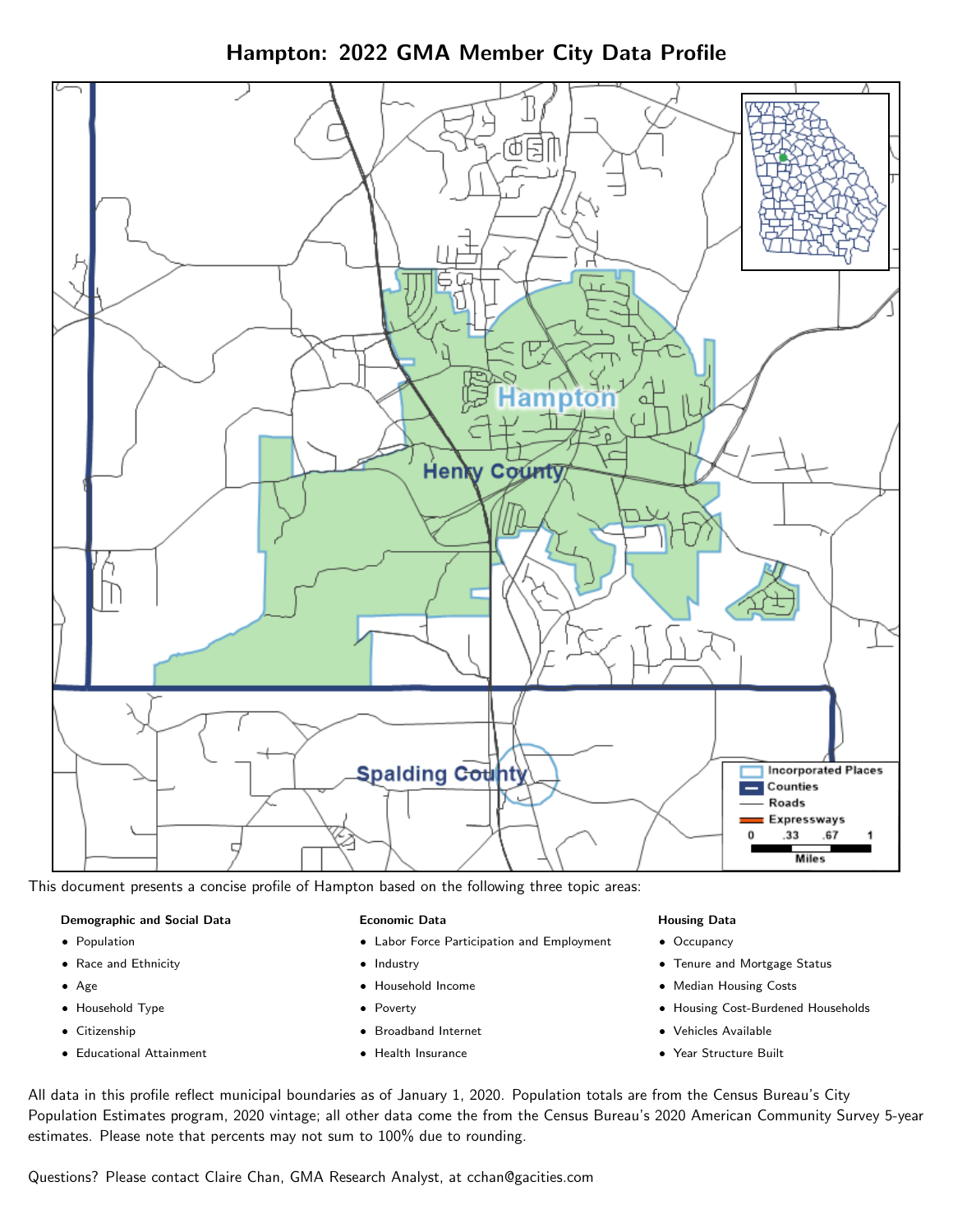# Hampton: Demographic and Social





## **Citizenship**



Source: American Community Survey, 2020 5-year estimates, table B05002 Source: American Community Survey, 2020 5-year estimates, table B15002

### Race and Ethnicity



Source: U.S. Census Bureau, City Population Estimates, 2020 vintage Source: American Community Survey, 2020 5-year estimates, table B03002

## Household Type



Source: American Community Survey, 2020 5-year estimates, table B01001 Source: American Community Survey, 2020 5-year estimates, table B11001

### Educational Attainment



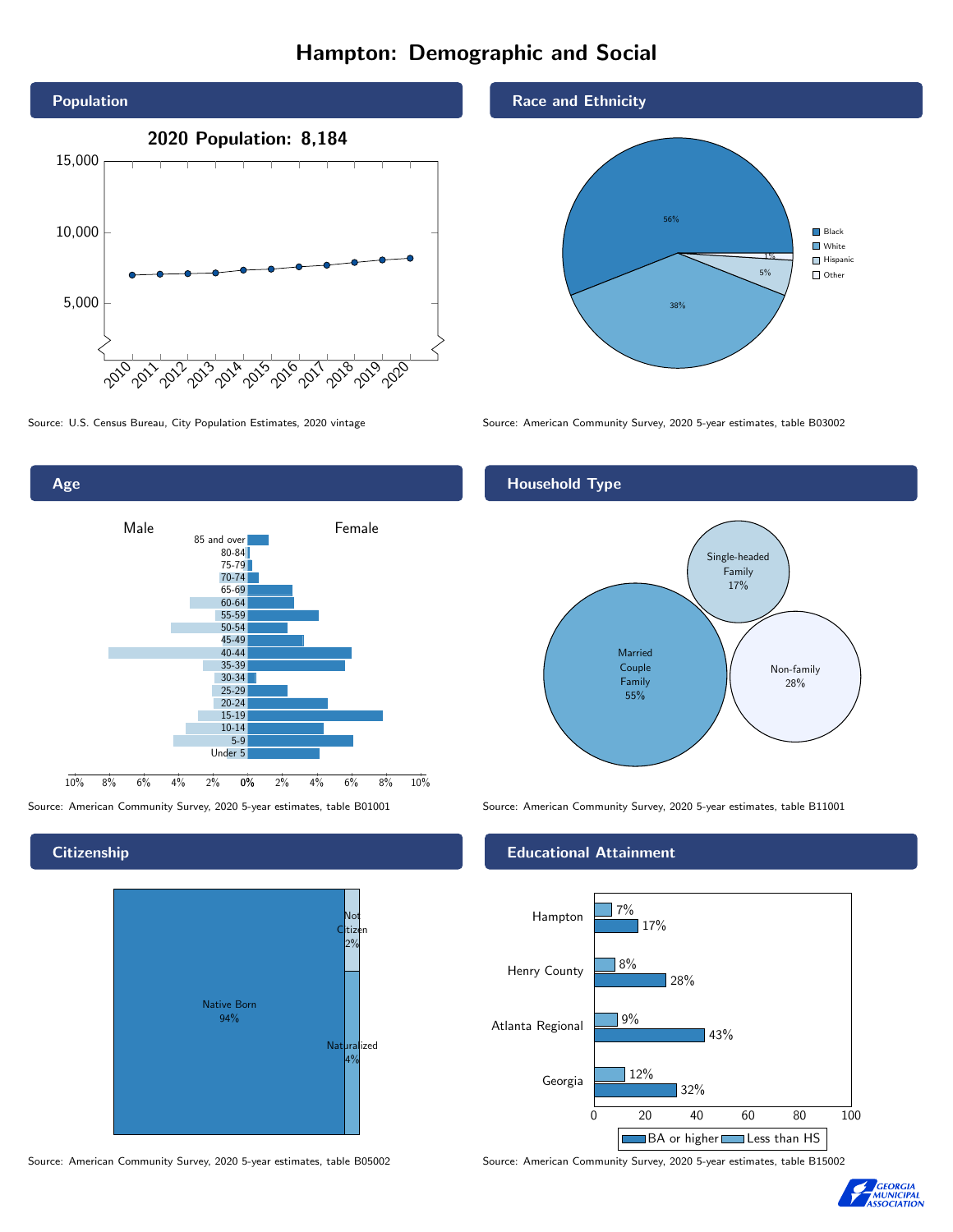# Hampton: Economic



Source: American Community Survey, 2020 5-year estimates, table B23001 Note: Unemployment rate is based upon the civilian labor force.



Source: American Community Survey, 2020 5-year estimates, tables B19013 and B19025 Source: American Community Survey, 2020 5-year estimates, table B17010



## Industry

Poverty

| Agriculture, forestry, fishing and hunting, and mining      | $0\%$ |
|-------------------------------------------------------------|-------|
| Construction                                                | 5%    |
| Manufacturing                                               | $7\%$ |
| <b>Wholesale Trade</b>                                      | 5%    |
| Retail Trade                                                | 10%   |
| Transportation and warehousing, and utilities               | 16%   |
| Information                                                 | $2\%$ |
| Finance and insurance, real estate, rental, leasing         | 5%    |
| Professional, scientific, mgt, administrative, waste mgt    | 10%   |
| Educational services, and health care and social assistance | 18%   |
| Arts, entertainment, recreation, accommodation, food        | 9%    |
| service                                                     |       |
| Other services, except public administration                | $4\%$ |
| Public administration                                       | 10%   |

Source: American Community Survey, 2020 5-year estimates, table C24030





### Health Insurance



Source: American Community Survey, 2020 5-year estimates, table B28002 Source: American Community Survey, 2020 5-year estimates, table B18135